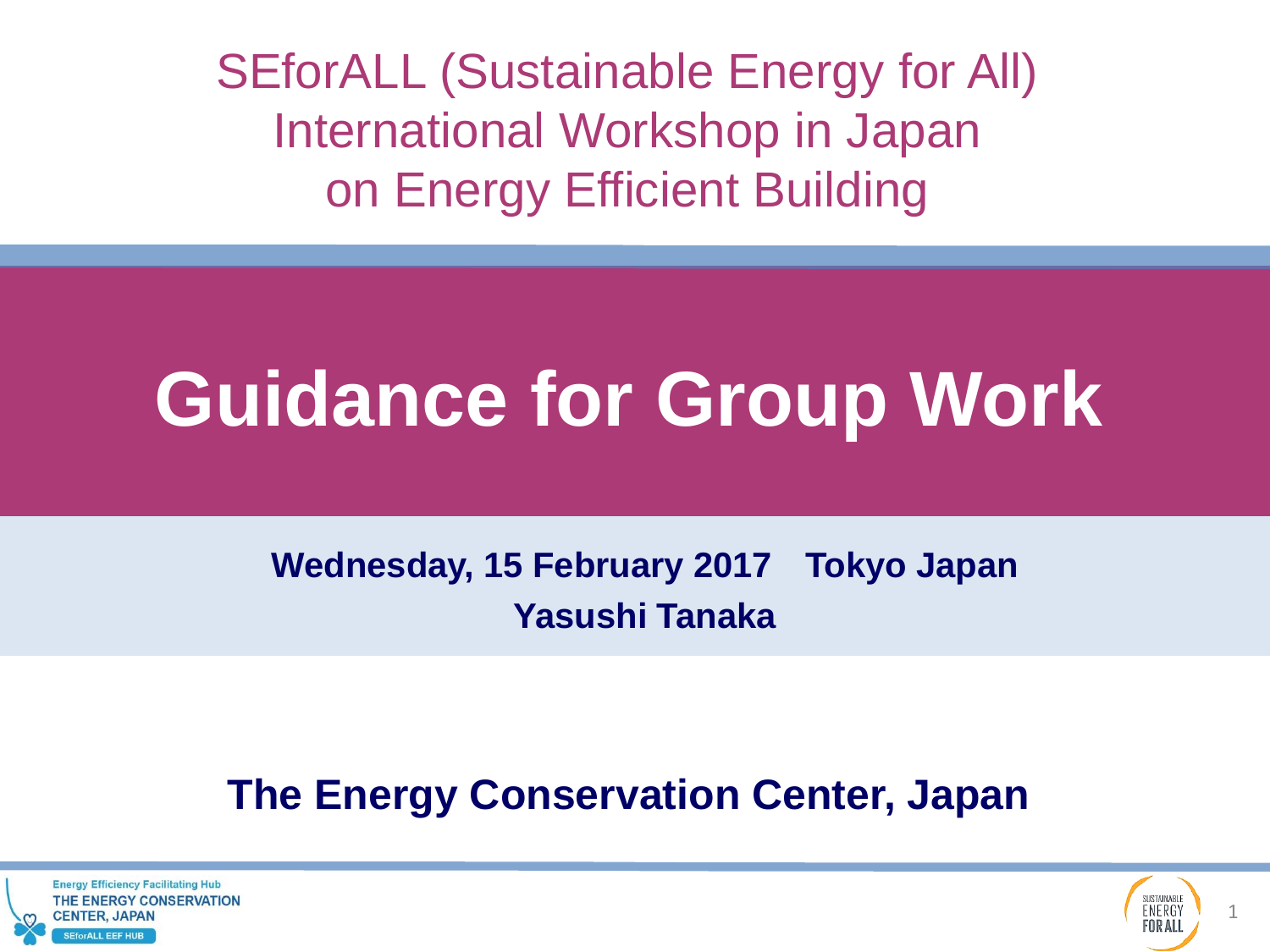### **Methodology**

#### **Country Report :**

#### **Current status of the countries in terms of;**

- Recognition of Present status and future plan at the moment
- **Barriers**
- Conceivable countermeasures
- **Works (lecture, site visit and discussion etc.)**

#### **Roadmaps :**

 Measures to enhance the performance of EE&C of the building and cooperation in the future between ASEAN and Japan (ECCJ)



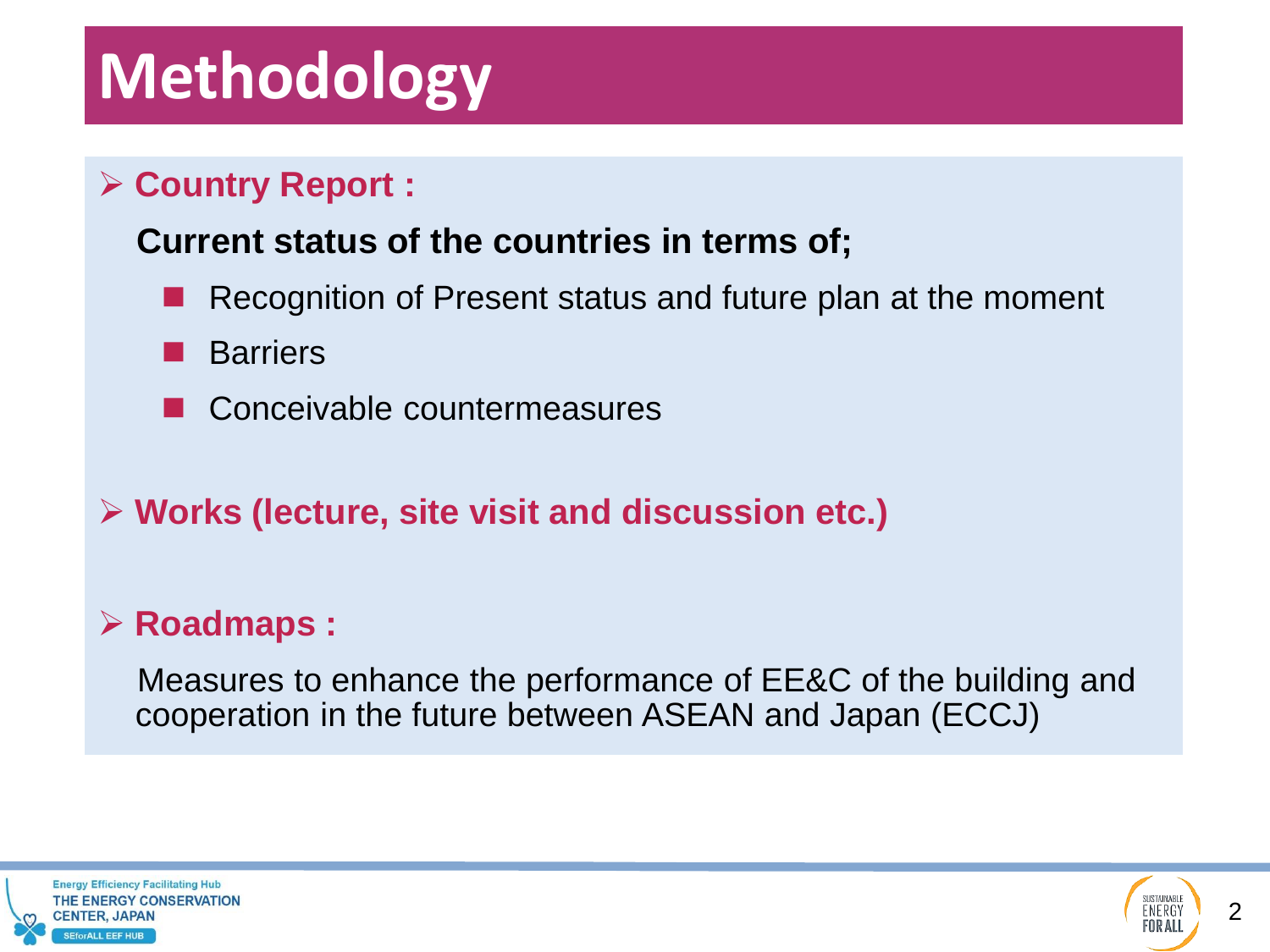### **Procedure**

- **14 Feb. 14:45 ~ 17:00: Country Report Presentation**
- **15 Feb. 15:40 ~ 16:10**: **Guidance for Group Work**
	- **Group formation ( 2 groups)**
		- **GroupA: Singapore, Indonesia, Malaysia, Philippines**
		- **GroupB: Thailand, Cambodia, Lao PDR , Myanmar,**
	- **How to proceed the discussion** 
		- Role to be born among members
			- leader-elect underlined country (ECCJ designated to be reconfirmed by group **members.)**
			- recorder etc.(accordingly with necessity) to be decided by group members
		- **Exchange of opinion and information among participants**
		- **Q & A between participants and adviser**

#### **Advisers**

- **GroupA(exclusive): Mr.Kawaguchi(ECCJ)**
- **GroupB(exclusive): Mr.Tanaka(ECCJ)**
- **Common: Dr.Petrichenko, Mr.Miyta(NILIM), Ms.Nishida(Tokyo), Mr.Zamora(ACE),**

 **Mr.Sato/Mr.Kitamura(ECCJ), Mr.Ushio(ECCJ), Mr.Ogawa(ECCJ)**

- **15 Feb. 15:40 ~ 17:00 and 16 Feb. 09:00 ~ 10:40 : Summary**
- **16 Feb. 11:00 ~ 12:30 : Wrap-up**



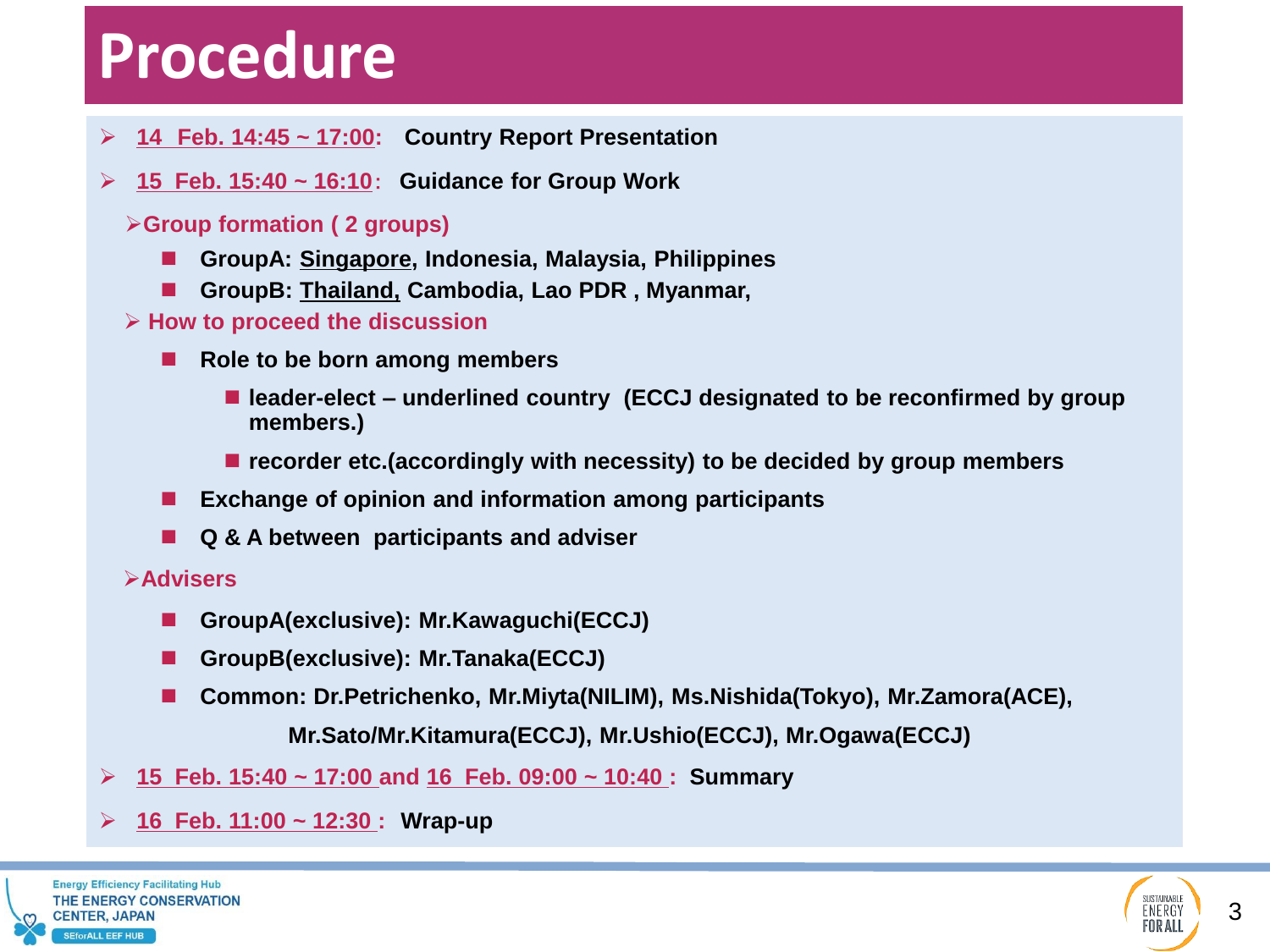### **<ref.> Basic Rule of Group Work**

#### **This Group Work is a kind of Brain Storming. Share the knowledge, experience etc.**

- **Exery member participates and contributes**
- **Filter Free idea, free talk**
- No criticizing another's comments
- **Lots of ideas gathered**

#### **Work out your own solutions by the aid of someone else's advice**

- **Examine ideas**
- **ECompare alternatives**
- ■Study with many factors considered
- **Prioritize activities in Mid-Long term base**
- ■Make a plan (solution) with implementing time table

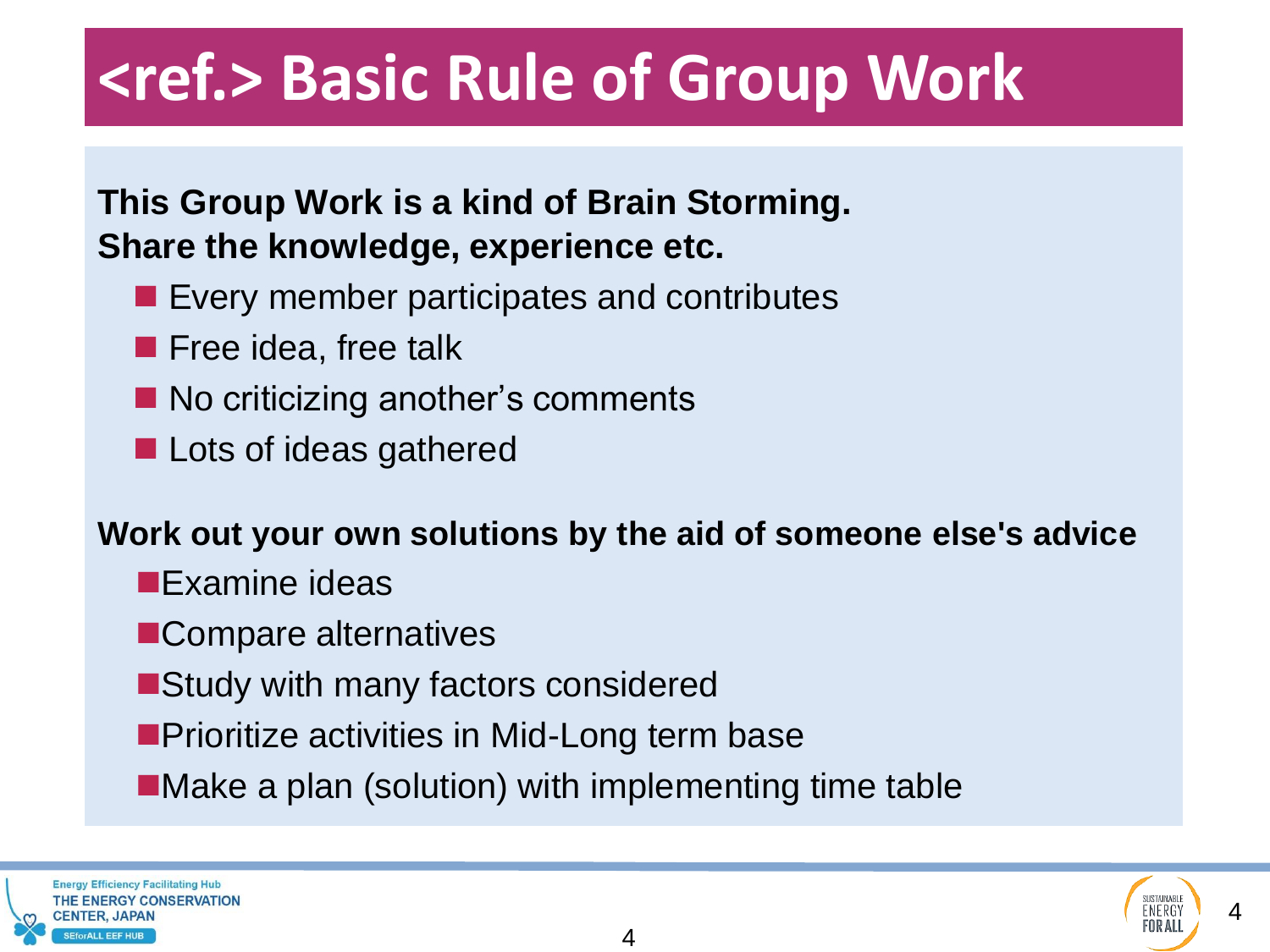### **Thank You Very Much**





For More Information; The Energy Conservation Center, Japan http://www.eccj.or.jp <from 1996> Asia Energy Efficiency and Conservation Collaboration Center (Established in April 2007) http://www.asiaeec-col.eccj.or.jp Japanese Business alliance for Smart Energy-Worldwide (Established in October 2008) http://www.jase-w.eccj.or.jp

#### *The Energy Conservation Center, Japan Since 1978*

The Symbol of Energy **Conservation**  Since 2005 ECCJ has been spread the symbol mark with the visual image of a flourleaf clover which is thought to bring happiness named as "SMART CLOVER", representing everyone's energy conservation activities.



SUSTAINABL

ENERGY

FOR ALL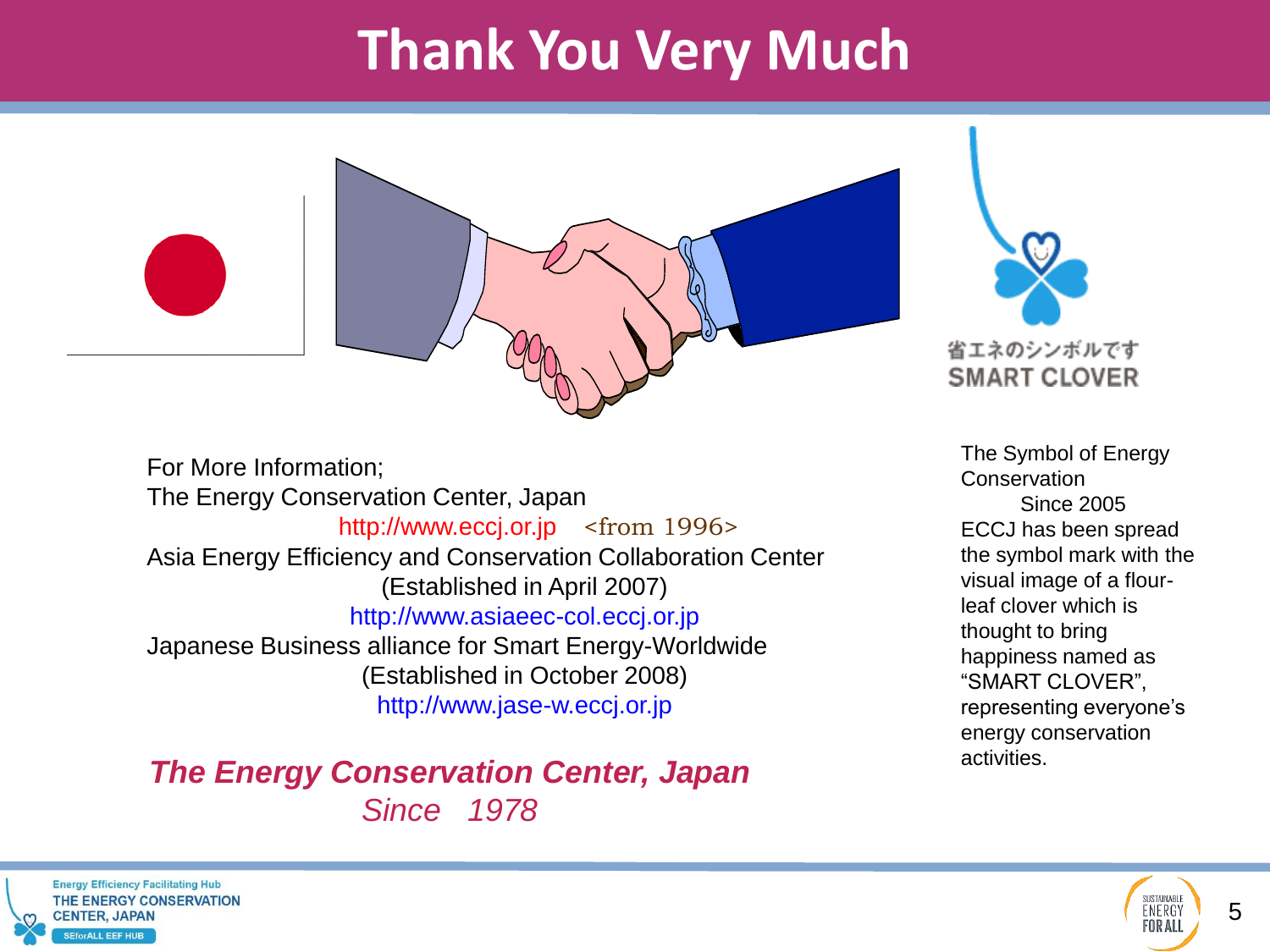### **<appendix-1> comparison table**

|                                     |                                                                | Cambodia                  | Indonesia                 | Lao PDR                   | Malaysia                               | <b>Myanmar</b>            | <b>Philippines</b>        | Singapore                 | Thailand                  | Vietnam                   |
|-------------------------------------|----------------------------------------------------------------|---------------------------|---------------------------|---------------------------|----------------------------------------|---------------------------|---------------------------|---------------------------|---------------------------|---------------------------|
| building law<br>regulation          | exist or not                                                   | $\boldsymbol{\mathsf{x}}$ | $\circ$                   | $\boldsymbol{\mathsf{x}}$ | $\circ$                                | $\boldsymbol{\mathsf{x}}$ | $\circ$                   | $\circ$                   | $\circ$                   | $\circ$                   |
|                                     | report at newly built                                          | $\mathsf{x}$              | $\circ$                   | $\mathsf{x}$              | $\circ$                                | $\boldsymbol{\mathsf{x}}$ | $\circ$                   | $\circ$                   | $\circ$                   | $\circ$                   |
|                                     | mandatory or not                                               | $\pmb{\times}$            | $\circ$                   | $\boldsymbol{\mathsf{x}}$ | $\boldsymbol{\mathsf{x}}$              | $\boldsymbol{\mathsf{x}}$ | $\circ$                   | $\circ$                   | $\circ$                   | $\circ$                   |
| related<br>items in<br>building law | wall/roof                                                      | $\boldsymbol{\mathsf{x}}$ | $\circ$                   | $\mathsf{x}$              | $\circ$                                | $\boldsymbol{\mathsf{x}}$ | $\circ$                   | $\circ$                   | $\circ$                   | $\circ$                   |
|                                     | window                                                         | $\pmb{\times}$            | $\circ$                   | $\boldsymbol{\times}$     | $\boldsymbol{\mathsf{x}}$              | $\circ$                   | $\circ$                   | $\circ$                   | $\circ$                   | $\circ$                   |
|                                     | sunshade/caves                                                 | $\boldsymbol{\mathsf{x}}$ | $\circ$                   | $\mathsf{x}$              | $\mathsf{x}$                           | $\boldsymbol{\mathsf{x}}$ | $\circ$                   | $\circ$                   | $\circ$                   | $\circ$                   |
|                                     | lighting                                                       | $\boldsymbol{\mathsf{x}}$ | $\circ$                   | $\boldsymbol{\mathsf{x}}$ | $\circ$                                | $\circ$                   | $\circ$                   | O                         | $\circ$                   | $\circ$                   |
|                                     | cooling                                                        | $\boldsymbol{\mathsf{x}}$ | $\circ$                   | $\mathsf{x}$              | $\circ$                                | $\mathsf{x}$              | $\circ$                   | $\circ$                   | $\circ$                   | $\circ$                   |
| <b>EE&amp;C Law</b><br>regulation   | exit or not                                                    | $\boldsymbol{\mathsf{x}}$ | $\circ$                   | $\boldsymbol{\mathsf{x}}$ | $\circ$                                | $\boldsymbol{\mathsf{x}}$ | $\boldsymbol{\mathsf{x}}$ | $\circ$                   | $\circ$                   | $\circ$                   |
|                                     | regulation at newly built                                      | $\boldsymbol{\mathsf{x}}$ | $\circ$                   | $\boldsymbol{\mathsf{x}}$ | $\boldsymbol{\mathsf{x}}$              | $\boldsymbol{\mathsf{x}}$ | $\boldsymbol{\mathsf{x}}$ | $\circ$                   | $\circ$                   | $\circ$                   |
|                                     | regulation at use                                              | $\boldsymbol{\mathsf{x}}$ | $\circ$                   | $\boldsymbol{\mathsf{x}}$ | $\circ$                                | $\boldsymbol{\mathsf{x}}$ | $\pmb{\times}$            | $\pmb{\times}$            | $\circ$                   | $\circ$                   |
|                                     | regular report of Energy<br>consumption                        | $\pmb{\times}$            | $\circ$                   | $\boldsymbol{\mathsf{x}}$ | $\circ$                                | $\boldsymbol{\mathsf{x}}$ | $\boldsymbol{\mathsf{x}}$ | $\circ$                   | $\circ$                   | $\circ$                   |
| related<br>items in<br>EE&c law     | wall/roof/window                                               | $\boldsymbol{\mathsf{x}}$ | $\circ$                   | $\boldsymbol{\mathsf{x}}$ | $\boldsymbol{\mathsf{x}}$              | $\boldsymbol{\mathsf{x}}$ | $\boldsymbol{\mathsf{x}}$ | $\circ$                   | $\circ$                   | $\boldsymbol{\mathsf{x}}$ |
|                                     | sunshade/caves                                                 | $\boldsymbol{\mathsf{x}}$ | $\boldsymbol{\mathsf{x}}$ | $\boldsymbol{\mathsf{x}}$ | $\boldsymbol{\mathsf{x}}$              | $\boldsymbol{\mathsf{x}}$ | $\boldsymbol{\mathsf{x}}$ | O                         | $\boldsymbol{\mathsf{x}}$ | $\boldsymbol{\mathsf{x}}$ |
|                                     | obliged or not                                                 | $\boldsymbol{\mathsf{x}}$ | $\boldsymbol{\mathsf{x}}$ | $\boldsymbol{\mathsf{x}}$ | $\boldsymbol{\mathsf{x}}$              | $\boldsymbol{\mathsf{x}}$ | $\boldsymbol{\mathsf{x}}$ | $\pmb{\times}$            | $\boldsymbol{\mathsf{x}}$ | $\boldsymbol{\mathsf{x}}$ |
|                                     | reduction target                                               | $\boldsymbol{\mathsf{x}}$ | $\Delta$ *1               | $\boldsymbol{\mathsf{x}}$ | $\boldsymbol{\mathsf{x}}$              | $\boldsymbol{\mathsf{x}}$ | $\boldsymbol{\mathsf{x}}$ | $\boldsymbol{\mathsf{x}}$ | $\boldsymbol{\mathsf{x}}$ | $\Delta$ *1               |
| Award<br>system                     | <b>EE&amp;C</b> building                                       | $\boldsymbol{\mathsf{x}}$ | $\circ$                   | $\pmb{\times}$            | $\circ$                                | $\boldsymbol{\mathsf{x}}$ | $\circ$                   | $\pmb{\times}$            | $\circ$                   | $\circ$                   |
|                                     | green building                                                 | $\boldsymbol{\mathsf{x}}$ | $\circ$                   | $\boldsymbol{\mathsf{x}}$ | $\circ$                                | $\boldsymbol{\mathsf{x}}$ | $\boldsymbol{\mathsf{x}}$ | O                         | $\circ$                   | $\boldsymbol{\mathsf{x}}$ |
| Labeling<br>system                  | <b>EE&amp;C</b> building                                       | $\boldsymbol{\mathsf{x}}$ | $\boldsymbol{\mathsf{x}}$ | $\pmb{\times}$            | $\boldsymbol{\mathsf{x}}$              | $\boldsymbol{\mathsf{x}}$ | $\boldsymbol{\mathsf{x}}$ | $\pmb{\times}$            | $\boldsymbol{\mathsf{x}}$ | $\boldsymbol{\mathsf{x}}$ |
|                                     | green building<br><b>CHARL FOADO hald in Jon</b><br>$\sqrt{2}$ | $\boldsymbol{\mathsf{x}}$ | $\circ$<br>20.122045      | $\pmb{\times}$            | $\circ$<br>$l$ and $l$ and $l$ and $l$ | $\pmb{\times}$<br>k       | $\boldsymbol{\mathsf{x}}$ | O                         | O                         | $\boldsymbol{\mathsf{x}}$ |

**<Data source> ECAP9 held in Japan In2015 \*1 some industries have it**

SEforALL EEF HUB

 $\Omega$ 

6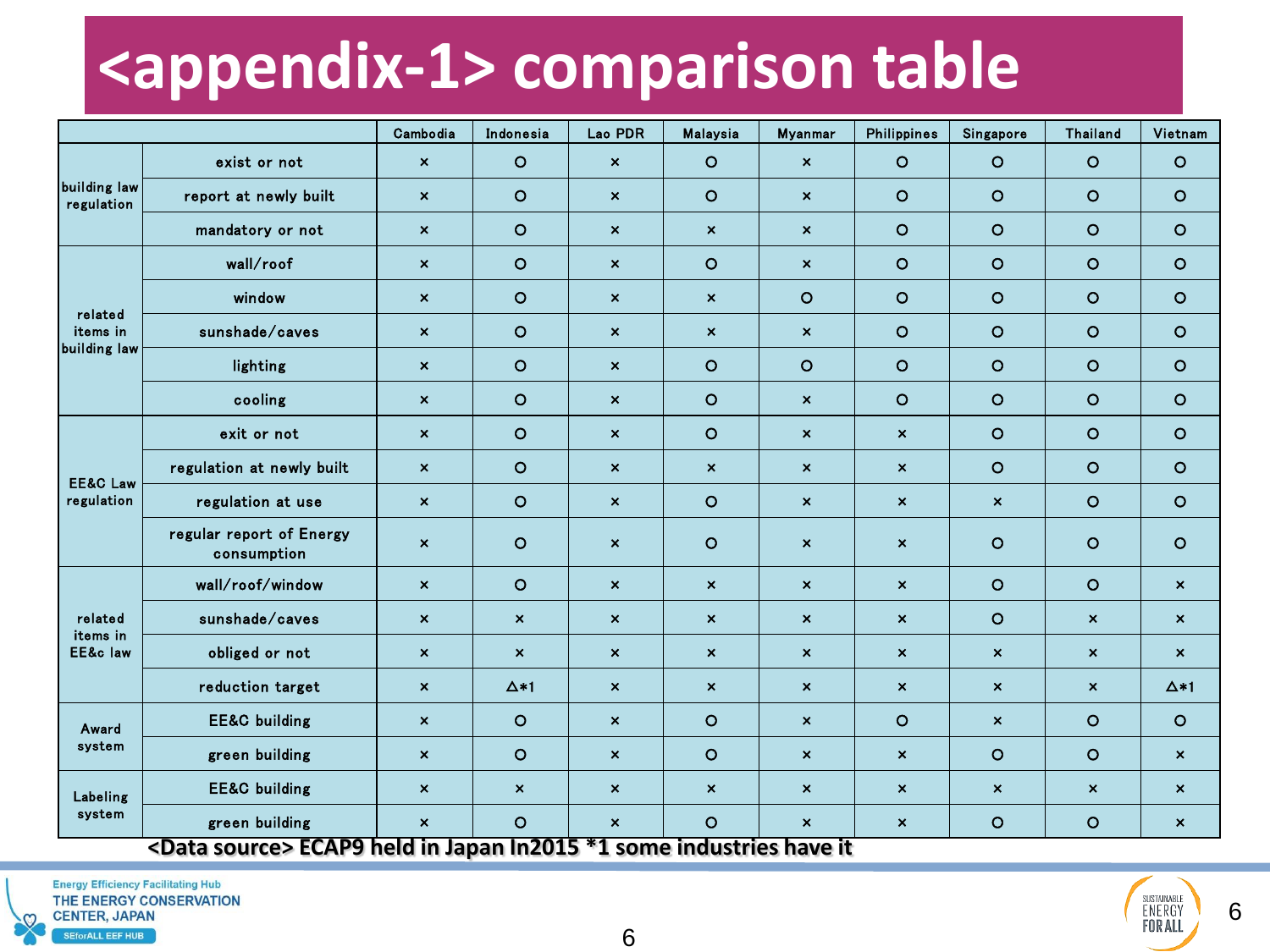### **<appendix-2-**①**> discussion viewpoints**

**<final goal> To work out "roadmap for the effective application of the EE&C laws for every single buildings" <discussion viewpoints>**

■ relationship between green building code and EE&C building design codes, guidelines and standards

- collaboration between national and local authorities nation first or local authorities (city, town, district etc.) first?
- Structure of building EC ACT
	- like Japan ? i.e.
	- $\blacksquare$  design phase measures pertaining to the buildings (Act on the improvement of the EE performance of building)
	- **n** operation phase-measures pertaining to the factories (Act on the Rational use of Energy)